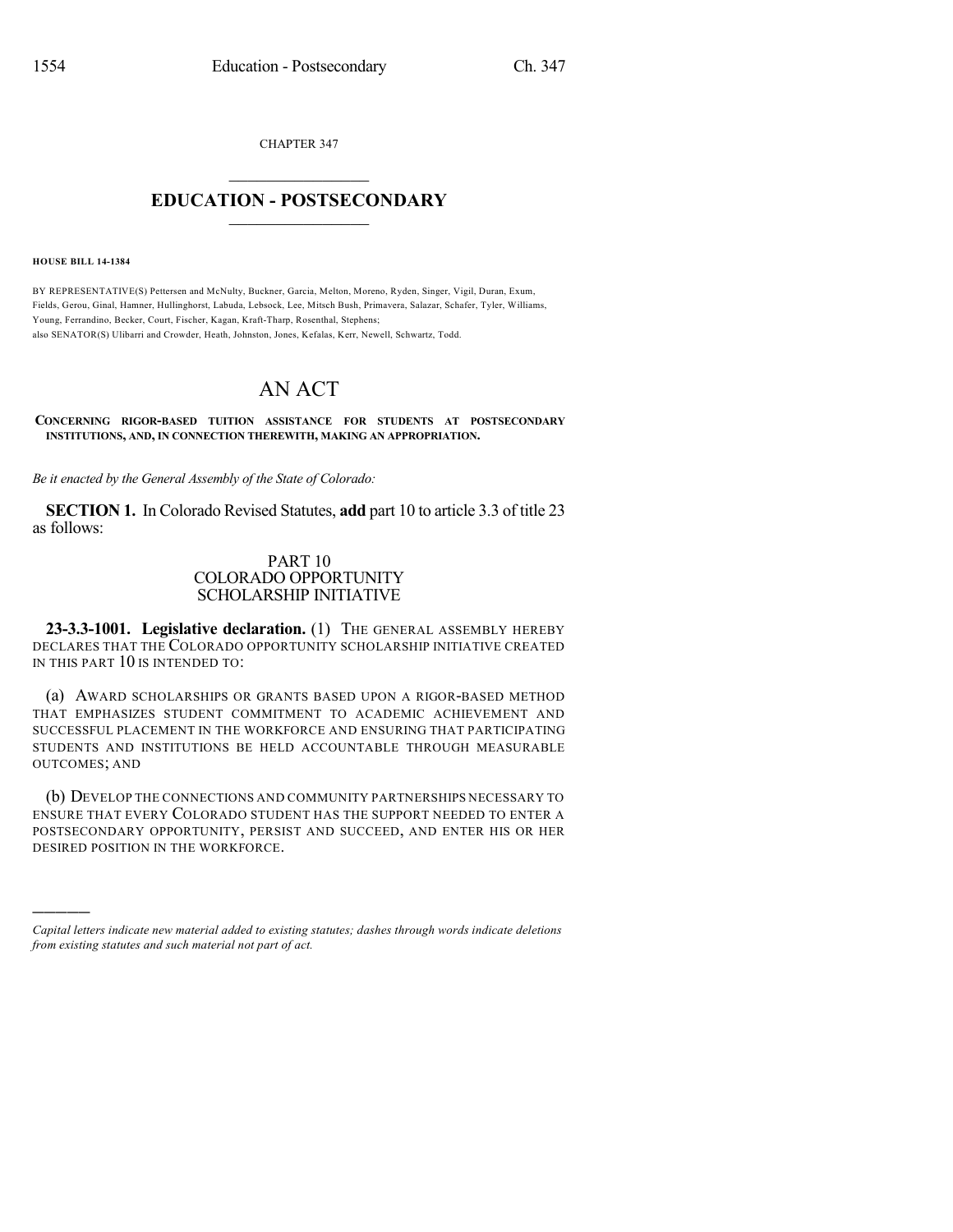(2) IT IS THE INTENT OF THE GENERAL ASSEMBLY TO MATCH NON-PROFIT AND PRIVATE FINANCIAL CONTRIBUTIONS TO THE COLORADO OPPORTUNITY SCHOLARSHIP INITIATIVE WITH ANNUAL CONTRIBUTIONS FROM THE GENERAL FUND SO THAT A SUSTAINABLE CORPUS IS CREATED TO FUND SCHOLARSHIP AWARDS IN FUTURE YEARS.WHENEVER PRACTICABLE, THE ANNUAL MATCH SHOULD BE IN AN AMOUNT THAT IS SIGNIFICANT ENOUGH TO ATTRACT CONTINUED INVESTMENT BY COMMUNITY **PARTNERS** 

**23-3.3-1002. Definitions.** AS USED IN THIS PART 10, UNLESS THE CONTEXT OTHERWISE REQUIRES:

(1) "BOARD" MEANS THE COLORADO OPPORTUNITY SCHOLARSHIP INITIATIVE ADVISORY BOARD CREATED IN SECTION 23-3.3-1004.

(2) "DEPARTMENT" MEANS THE DEPARTMENT OF HIGHER EDUCATION CREATED PURSUANT TO SECTION 24-1-114, C.R.S.

(3) "DIRECTOR" MEANS THE DIRECTOR OF THE INITIATIVE.

(4) "EXECUTIVE DIRECTOR" MEANS THE EXECUTIVE DIRECTOR OF THE COLORADO COMMISSION ON HIGHER EDUCATION.

(5) "FUND"MEANS THECOLORADO OPPORTUNITY SCHOLARSHIP INITIATIVE FUND CREATED IN SECTION 23-3.3-1005.

(6) "INITIATIVE" MEANS THE COLORADO OPPORTUNITY SCHOLARSHIP INITIATIVE CREATED IN SECTION 23-3.3-1003.

(7) "NONPROFIT ORGANIZATION" MEANS A TAX-EXEMPT CHARITABLE OR SOCIAL WELFARE ORGANIZATION OPERATING UNDER SECTION 501 (c) (3) OR 501 (c) (4) OF TITLE 26 OF THE UNITED STATES CODE, THE FEDERAL "INTERNAL REVENUE CODE OF 1986", AS AMENDED.

(8) "PRECOLLEGIATE ORGANIZATION" MEANS A STATE- OR FEDERALLY FUNDED PROGRAM OFFERING POSTSECONDARY WORKFORCE-READY OPTIONS TO COLORADO STUDENTS.

(9) "TUITION ASSISTANCE" MEANS FINANCIAL ASSISTANCE TO AN ELIGIBLE STUDENT OF AN ELIGIBLE INSTITUTION, INCLUDING SUCH FINANCIAL ASSISTANCE AS IS NECESSARY TO PAY THE COSTS OF TUITION, FEES, BOOKS, HOUSING, FOOD, AND TRANSPORTATION.

**23-3.3-1003. Colorado opportunity scholarship initiative - created - report.** (1) THERE IS CREATED THE COLORADO OPPORTUNITY SCHOLARSHIP INITIATIVE WITHIN THE DEPARTMENT. THE EXECUTIVE DIRECTOR OR HIS OR HER DESIGNEE SHALL APPOINT THE DIRECTOR OF THE INITIATIVE FROM EXISTING PERSONNEL WHO SHALL ADMINISTER THE INITIATIVE IN ACCORDANCE WITH RULES PROMULGATED BY THE BOARD PURSUANT TO SECTION 23-3.3-1004 (4).

(2) ON OR BEFORE JUNE 30, 2015, THE DIRECTOR OF THE INITIATIVE SHALL REPORT TO THE EDUCATION COMMITTEES OF THE HOUSE OF REPRESENTATIVES AND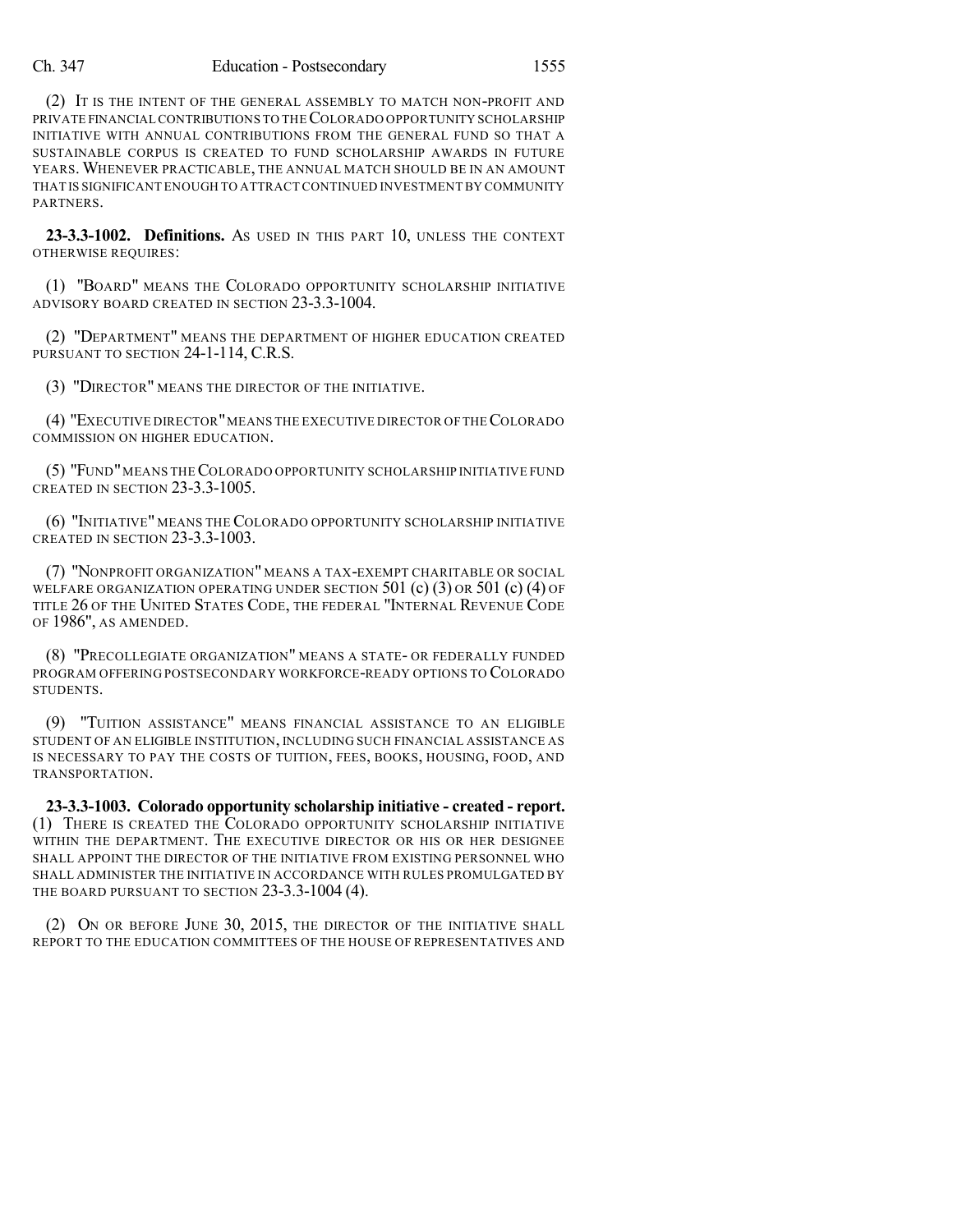SENATE,OR TO ANY SUCCESSOR COMMITTEES,CONCERNINGTHERECOMMENDATIONS PREPARED BY THE BOARD PURSUANT TO SECTION 23-3.3-1004 (4) (c).

**23-3.3-1004. Colorado opportunity scholarship initiative advisory board created - duties - rules.** (1) THERE IS CREATED THE COLORADO OPPORTUNITY SCHOLARSHIP INITIATIVE ADVISORY BOARD, WHICH SHALL CONSIST OF THE EXECUTIVE COMMITTEE OF THE STATE WORK FORCE DEVELOPMENT COUNCIL CREATED IN SECTION 24-46.3-101, C.R.S., AS DESCRIBED IN THE BYLAWS OF THE COUNCIL, AS WELL AS THE FOLLOWING THREE PERSONS, TO BE APPOINTED BY THE GOVERNOR OR HIS OR HER DESIGNEE:

(a) ONE PERSON REPRESENTING THE FOUR-YEAR RESEARCH INSTITUTIONS OF HIGHER EDUCATION IN THE STATE;

(b) ONE PERSON REPRESENTING THE SYSTEM OF FOUR-YEAR POSTSECONDARY INSTITUTIONS IN THE STATE; AND

(c) ONE PERSON REPRESENTING THE COMMUNITY COLLEGES AND AREA VOCATIONAL DISTRICTS OF THE STATE.

(2) THE GOVERNOR OR HIS OR HER DESIGNEE SHALL MAKE HIS OR HER APPOINTMENTS TO THE BOARD ON OR BEFORE AUGUST 1, 2014. THE MEMBERS OF THE BOARD SHALL ELECT PRESIDING OFFICERS FOR THE BOARD, INCLUDING A CHAIR AND VICE-CHAIR, FROM AMONG THE BOARD MEMBERS APPOINTED PURSUANT TO SUBSECTION (1) OF THIS SECTION, WHICH PRESIDING OFFICERS SHALL SERVE TERMS OF TWO YEARS. BOARD MEMBERS MAY REELECT A PRESIDING OFFICER.

(3) EACH MEMBER OF THE BOARD APPOINTED BY THE GOVERNOR OR HIS OR HER DESIGNEE SHALL SERVE AT THE PLEASURE OF THE GOVERNOR OR HIS OR HER DESIGNEE FOR A TERM OF FOUR YEARS. THE GOVERNOR OR HIS OR HER DESIGNEE MAY REAPPOINT THE MEMBER FOR AN ADDITIONAL TERM OR TERMS. MEMBERS OF THE BOARD SHALL SERVE WITHOUT COMPENSATION.

(4) THE BOARD SHALL HOLD ITS FIRST MEETING ON OR BEFORE NOVEMBER 1, 2014, AT A TIME AND PLACE TO BE DESIGNATED BY THE EXECUTIVE DIRECTOR OR BY HIS OR HER DESIGNEE. THE BOARD SHALL MEET AT LEAST FOUR TIMES EACH YEAR AND SHALL CARRY OUT THE FOLLOWING DUTIES:

(a) PROMULGATE RULES FOR ADMINISTRATION OF THE INITIATIVE,INCLUDING BUT NOT LIMITED TO THE FOLLOWING:

(I) CRITERIA FOR ELIGIBILITY OF STATE AGENCIES, NONPROFIT ORGANIZATIONS, AND PUBLIC INSTITUTIONS OF HIGHER EDUCATION TO PARTICIPATE IN THE INITIATIVE;

(II) CRITERIA FOR ELIGIBILITY OF STUDENTS TO APPLY FOR AND RECEIVE GRANTS FROM THE INITIATIVE, WHICH CRITERIA SHALL INCLUDE CONSIDERATION OF AN APPLICANT STUDENT'S:

(A) COURSES OF STUDY;

(B) COMMITMENT TO ACADEMIC ACHIEVEMENT;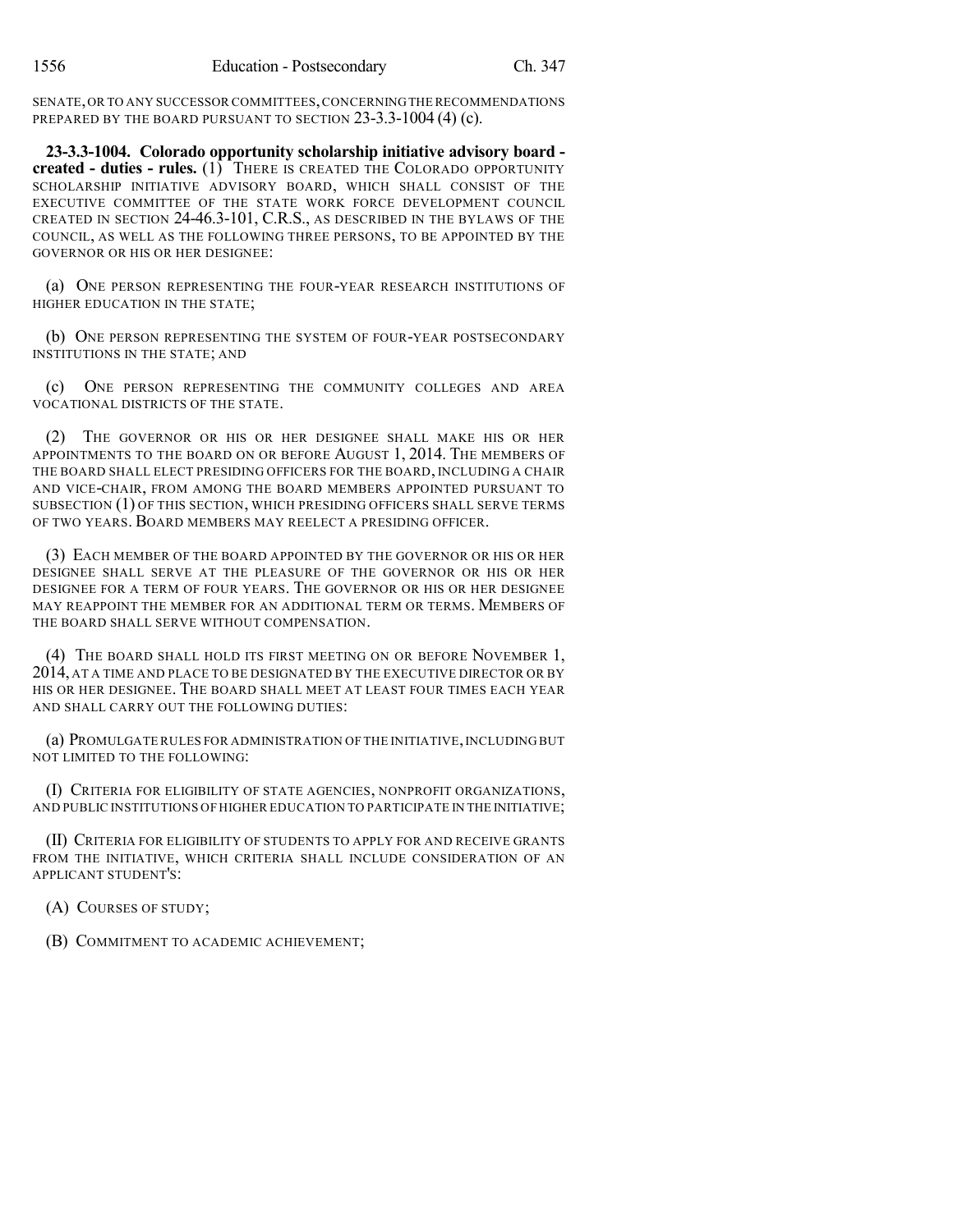(C) WORK EXPERIENCE;

(D) COMMUNITY INVOLVEMENT; AND

(E) EXTRACURRICULAR ACTIVITIES;

(III) RULES ESTABLISHING PERMISSIBLE USES OF GRANT AND SCHOLARSHIP MONEYS FROM THE INITIATIVE, WHICH RULES SHALL STIPULATE THAT:

(A) NOT MORE THAN TEN PERCENT OF THE MONEYS IN THE FUND IN ANY FISCAL YEAR MAY BE AWARDED TO STATE AGENCIES AND NONPROFIT ORGANIZATIONS TO ASSIST SUCH AGENCIES AND ORGANIZATIONS WITH ENSURING THAT STUDENT-SUCCESS,PRECOLLEGIATE,POSTSECONDARY STUDENT SUPPORT SERVICES ARE AVAILABLE TO STUDENTS WHO ARE CLASSIFIED AS COLORADO RESIDENTS FOR TUITION PURPOSES;INCREASING THE CAPACITY FOR STUDENT SUPPORT SERVICES AT POSTSECONDARY INSTITUTIONS; AND DEVELOPING CONNECTIONS BETWEEN LOCAL EMPLOYERS, PUBLIC SCHOOLS, PRECOLLEGIATE ORGANIZATIONS, AND POSTSECONDARY INSTITUTIONS;

(B) OF THE MONEYS DESCRIBED IN SUB-SUBPARAGRAPH (A) OF THIS SUBPARAGRAPH (III), AT LEAST SEVENTY PERCENT MUST BE AWARDED TO NONGOVERNMENTAL ENTITIES;

(C) ANY MONEYS APPROPRIATED TO THE FUND THAT ARE NOT USED FOR THE PURPOSES DESCRIBED IN SUB-SUBPARAGRAPH (A) OF THIS SUBPARAGRAPH (III), OR TO PAY THE DIRECT AND INDIRECT COSTS OF ADMINISTERING THE INITIATIVE AS DESCRIBED IN SECTION 23-3.3-1005 (4), MUST BE USED TO BUILD A FINANCIAL CORPUS CAPABLE OF PROVIDING TUITION ASSISTANCE TO ELIGIBLE COLORADO STUDENTS IN COLORADO WHO WILL ATTEND ELIGIBLE INSTITUTIONS OF HIGHER EDUCATION WITHIN THE STATE. TUITION ASSISTANCE PROVIDED PURSUANT TO THIS SUB-SUBPARAGRAPH (B) MAY TAKE THE FORM OF DIRECT AWARDS, MATCHING INCENTIVES TO CREATE OR INCREASE THE NUMBER OFOTHER SCHOLARSHIPS,LOANS, OR ANY COMBINATION THEREOF.

(D) TO THE EXTENT PRACTICABLE, GRANTS OF TUITION ASSISTANCE MUST BE AWARDED TO STUDENTS REPRESENTING RURAL AND URBAN AREAS OF THE STATE AND TO STUDENTS ATTENDING PUBLIC VOCATIONAL SCHOOLS, COMMUNITY COLLEGES, FOUR-YEAR INSTITUTIONS OF HIGHER EDUCATION, AND RESEARCH INSTITUTIONS; AND

(E) TO THE EXTENT PRACTICABLE, TUITION ASSISTANCE MUST BE EVENLY DISTRIBUTED BETWEEN STUDENTS WHO ARE ELIGIBLE FOR FEDERAL PELL GRANTS AND STUDENTS WHOSE HOUSEHOLD INCOMES ARE BETWEEN ONE HUNDRED PERCENT AND TWO HUNDRED FIFTY PERCENT OF THE MAXIMUM PERMISSIBLE INCOME FOR THE PURPOSE OF DETERMINING ELIGIBILITY FOR PELL GRANTS;

(IV) CRITERIA FOR EVALUATING THE EFFECTIVENESS OF THE INITIATIVE IN IMPROVING HIGHER EDUCATION OUTCOMES IN THE STATE, WHICH CRITERIA MUST INCLUDE, BUT NEED NOT BE LIMITED TO:

(A) REDUCTIONS IN REMEDIATION RATES AND ASSOCIATED COSTS;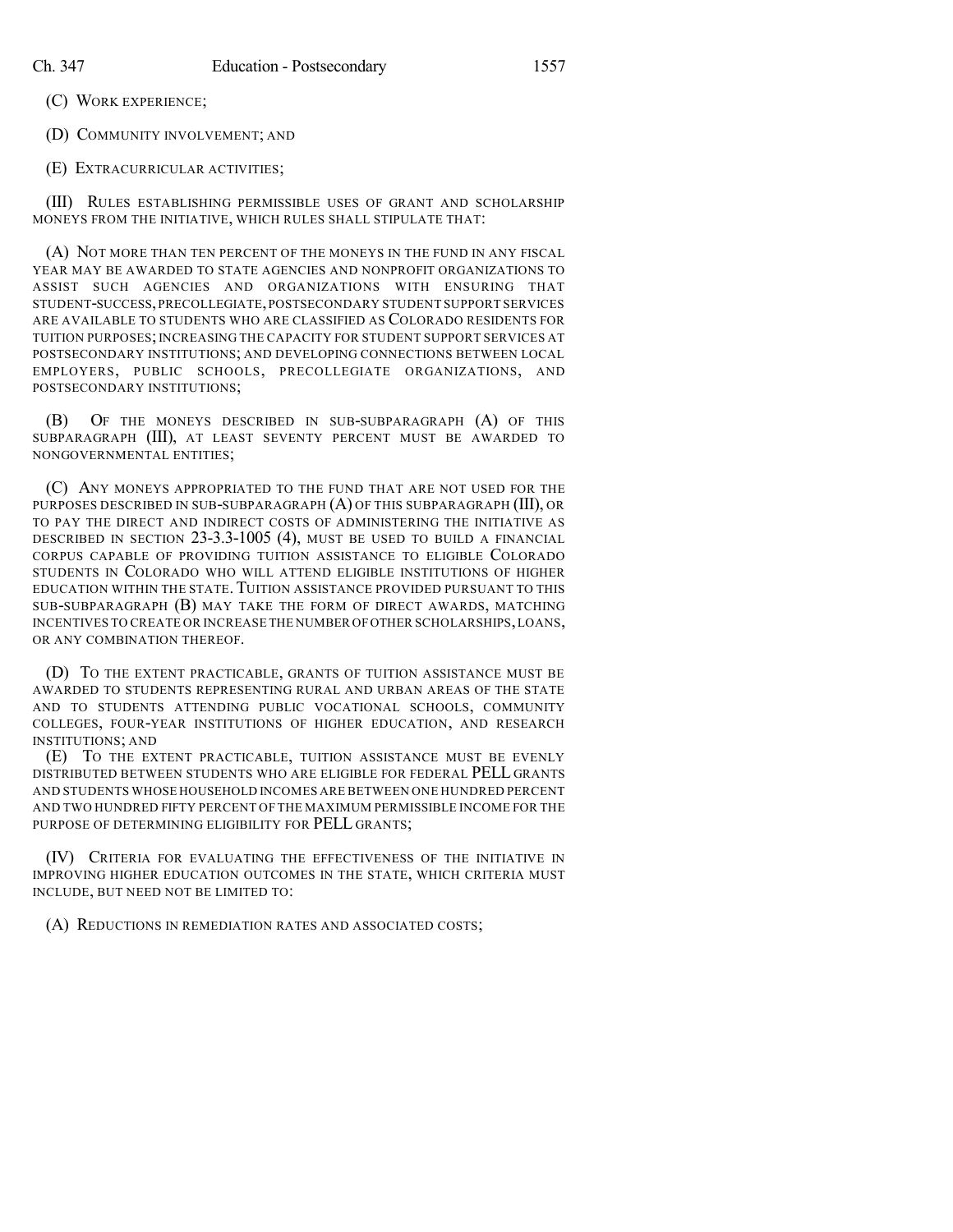(B) INCREASES IN GRADUATION RATES;

(C) REDUCTIONS IN AVERAGE TIME REQUIRED TO EARN A DEGREE;

(D) INCREASES IN STUDENT RETENTION RATES;

(E) REDUCTIONS IN DISPARITIES BETWEEN THE ACADEMIC ACHIEVEMENTS OF CERTAIN STUDENT POPULATIONS BASED ON DEMOGRAPHIC, GEOGRAPHIC, AND ECONOMIC INDICATORS;

(F) ADOPTION OF BEST PRACTICES FOR STUDENT SUPPORT SERVICES;

(G) FULFILLMENT OF LOCAL WORKFORCE NEEDS;

(H) REDUCTIONS IN STUDENT LOAN DEBT;

(I) IMPROVEMENTS IN TUITION AFFORDABILITY; AND

(J) IMPROVEMENTS IN STUDENTS' ACCESS TO FEDERAL GRANT PROGRAMS AND OTHER FEDERAL SOURCES OF SUPPORT FOR POSTSECONDARY STUDENTS;

(b) IDENTIFY AND CONSIDER THE FEASIBILITY OF POTENTIAL FUNDING SOURCES FOR THE INITIATIVE, INCLUDING BUT NOT LIMITED TO:

(I) THE IMPLEMENTATION OF AN INCOME TAX CREDIT FOR TAXPAYERS OF THE STATE WHO ELECT TO MAKE A CONTRIBUTION TO THE FUND; AND

(II) ANY FUNDRAISING FOR THE INITIATIVE THAT MAY RESULT FROM A MEMORANDUM OF UNDERSTANDING EXECUTED BETWEEN THE BOARD AND A NONPROFIT ORGANIZATION, AS DESCRIBED IN SUBSECTION  $(5)$  OF THIS SECTION; AND

(c) ON OR BEFORE MAY 30, 2015, PREPARE AND SUBMIT TO THE DIRECTOR ANY RECOMMENDATIONS THE BOARD HAS FOR THE GENERAL ASSEMBLY CONCERNINGTHE IMPLEMENTATION OF THE INITIATIVE. THE DIRECTOR SHALL REPORT THE RECOMMENDATIONS OF THE BOARD TO THE EDUCATION COMMITTEES OF THE HOUSE OF REPRESENTATIVES AND SENATE, OR TO ANY SUCCESSOR COMMITTEES, AS DESCRIBED IN SECTION 23-3.3-1003 (2).

(5) THE BOARD MAY ENTER INTO A MEMORANDUM OF UNDERSTANDING WITH A NONPROFIT ORGANIZATION FOR THE PURPOSE OF RAISING MONEYS FOR THE INITIATIVE.

**23-3.3-1005. Colorado opportunity scholarship initiative fund - created rules.** (1) THERE IS CREATED IN THE STATE TREASURY THE COLORADO OPPORTUNITY SCHOLARSHIP INITIATIVE FUND, WHICH CONSISTS OF:

(a) ANY MONEYS APPROPRIATED TO THE FUND BY THE GENERAL ASSEMBLY;

- (b) ANY MONEYS TRANSFERRED TO THE FUND FROM ANY OTHER FUND; AND
- (c) ANY MONEYS RECEIVED BY THE DEPARTMENT AS GIFTS, GRANTS, OR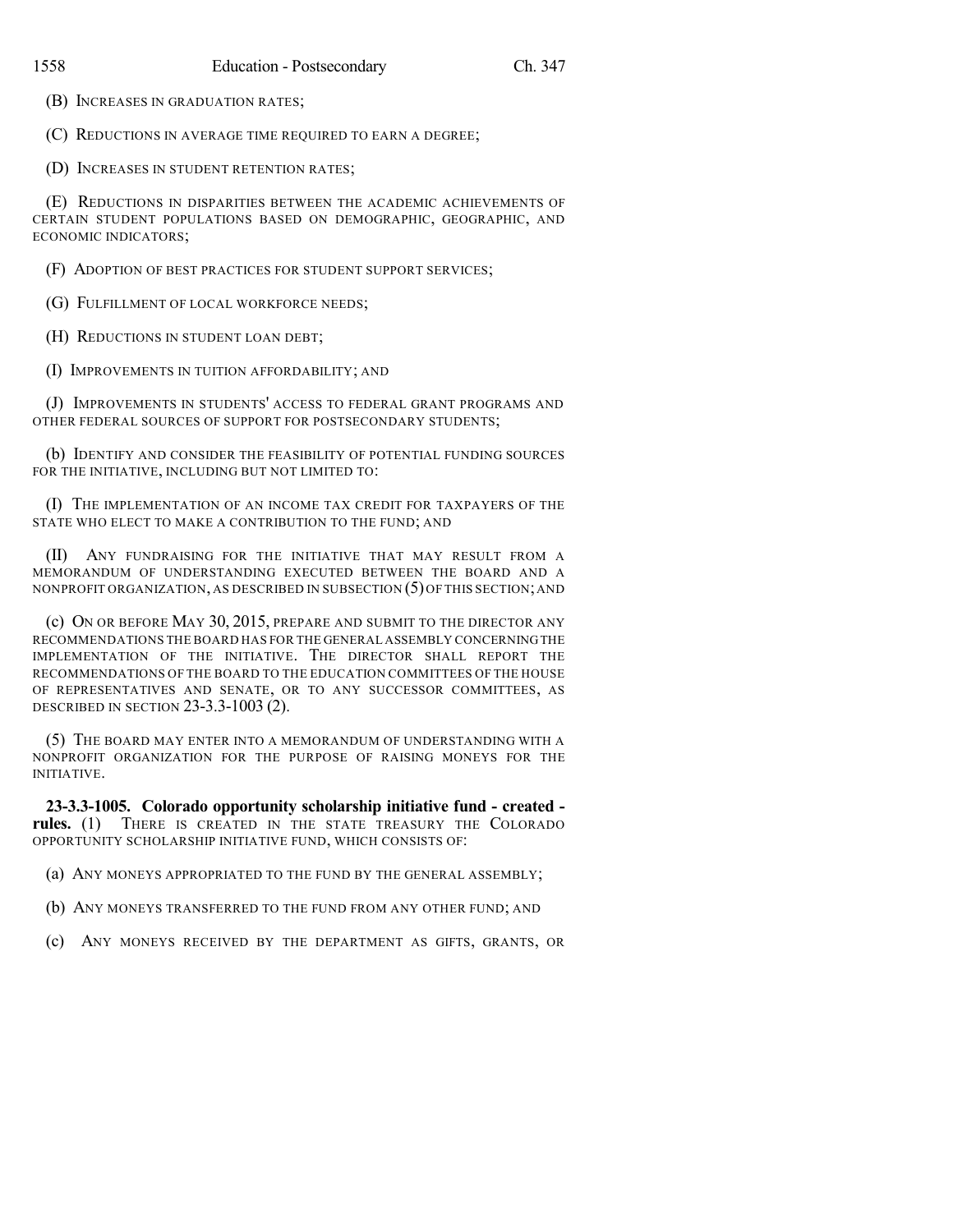DONATIONS PURSUANT TO SUBSECTION (3) OF THIS SECTION.

(2) THE MONEYS IN THE FUND ARE CONTINUOUSLY APPROPRIATED TO THE DEPARTMENT FOR THE PURPOSES DESCRIBED IN THIS PART 10. ALL INTEREST DERIVED FROM THE DEPOSIT AND INVESTMENT OF MONEYS IN THE FUND MUST REMAIN IN THE FUND. ANY UNEXPENDED OR UNENCUMBERED MONEYS REMAINING IN THE FUND AT THE END OF A FISCAL YEAR MUST REMAIN IN THE FUND AND NOT BE TRANSFERRED OR CREDITED TO THE GENERAL FUND OR ANOTHER FUND.

(3) THE DEPARTMENT IS AUTHORIZED TO ACCEPT ANY GIFTS, GRANTS, OR DONATIONS FROM ANY PRIVATE OR PUBLIC SOURCE ON BEHALF OF THE STATE FOR THE PURPOSES DESCRIBED IN THIS PART 10.THE DEPARTMENT SHALL TRANSMIT ALL SUCH GIFTS, GRANTS, AND DONATIONS TO THE STATE TREASURER, WHO SHALL CREDIT THE SAME TO THE FUND.

(4) THE DEPARTMENT IS AUTHORIZED TO SPEND NOT MORE THAN THREE PERCENT OF THE MONEYS IN THE FUND TO PAY THE DIRECT AND INDIRECT COSTS OF ADMINISTERING THE INITIATIVE IN ANY FISCAL YEAR.

(5) THE BOARD MAY PROMULGATE RULES FOR THE ADMINISTRATION OF THE FUND.

**SECTION 2.** In Colorado Revised Statutes, 24-46.3-101, **add** (12) as follows:

**24-46.3-101. State workforce development council- creation - membership.** (12) (a) THE MEMBERS OF THE EXECUTIVE COMMITTEE OF THE STATE COUNCIL SHALL SERVE AS MEMBERS OF THE COLORADO OPPORTUNITY SCHOLARSHIP INITIATIVE ADVISORY BOARD CREATED PURSUANT TO SECTION 23-3.3-1004,C.R.S.

(b) THE EXECUTIVE COMMITTEE OF THE STATE COUNCIL SHALL IDENTIFY STAFF MEMBERS WITHIN THE DEPARTMENT OF EDUCATION CREATED PURSUANT TO SECTION 24-1-115,THE DEPARTMENT OF HIGHER EDUCATION CREATED PURSUANT TO SECTION 24-1-114,AND THE DEPARTMENT OF LABOR AND EMPLOYMENT CREATED PURSUANT TO SECTION 24-1-121WHO SHALL BE CHARGED WITH ASSISTING THE STATE COUNCIL IN FULFILLING ITS DUTIES PURSUANT TO THIS SUBSECTION (12).

**SECTION 3.** In Colorado Revised Statutes, 23-3.1-206.2, **add** (3) as follows:

**23-3.1-206.2. Financial need scholarships and grants-fund-repeal.** (3) THIS SECTION IS REPEALED,EFFECTIVE SEPTEMBER 1,2014.THE STATE TREASURER SHALL TRANSFER ANY MONEYS REMAINING IN THE FUND ON SUCH DATE TO THECOLORADO OPPORTUNITY SCHOLARSHIP INITIATIVE FUND CREATED IN SECTION 23-3.3-1004.

**SECTION 4.** In Colorado Revised Statutes, 23-3.1-205.4, **amend** (1) (c) (I), (1) (c) (II); and **repeal** (1) (c) (III) and (1) (c) (IV) as follows:

**23-3.1-205.4. Collegeinvest fund - creation - control - use.**  $(1)$  (c) Notwithstanding any provision of paragraph (a) of this subsection (1) to the contrary, if the authority or any other division of the department sells, transfers, or enters into a contract with another entity concerning all or any portion of the authority's or division's interest in any student loans or student obligations, the authority or the division shall deposit the net proceeds of the sale, transfer, or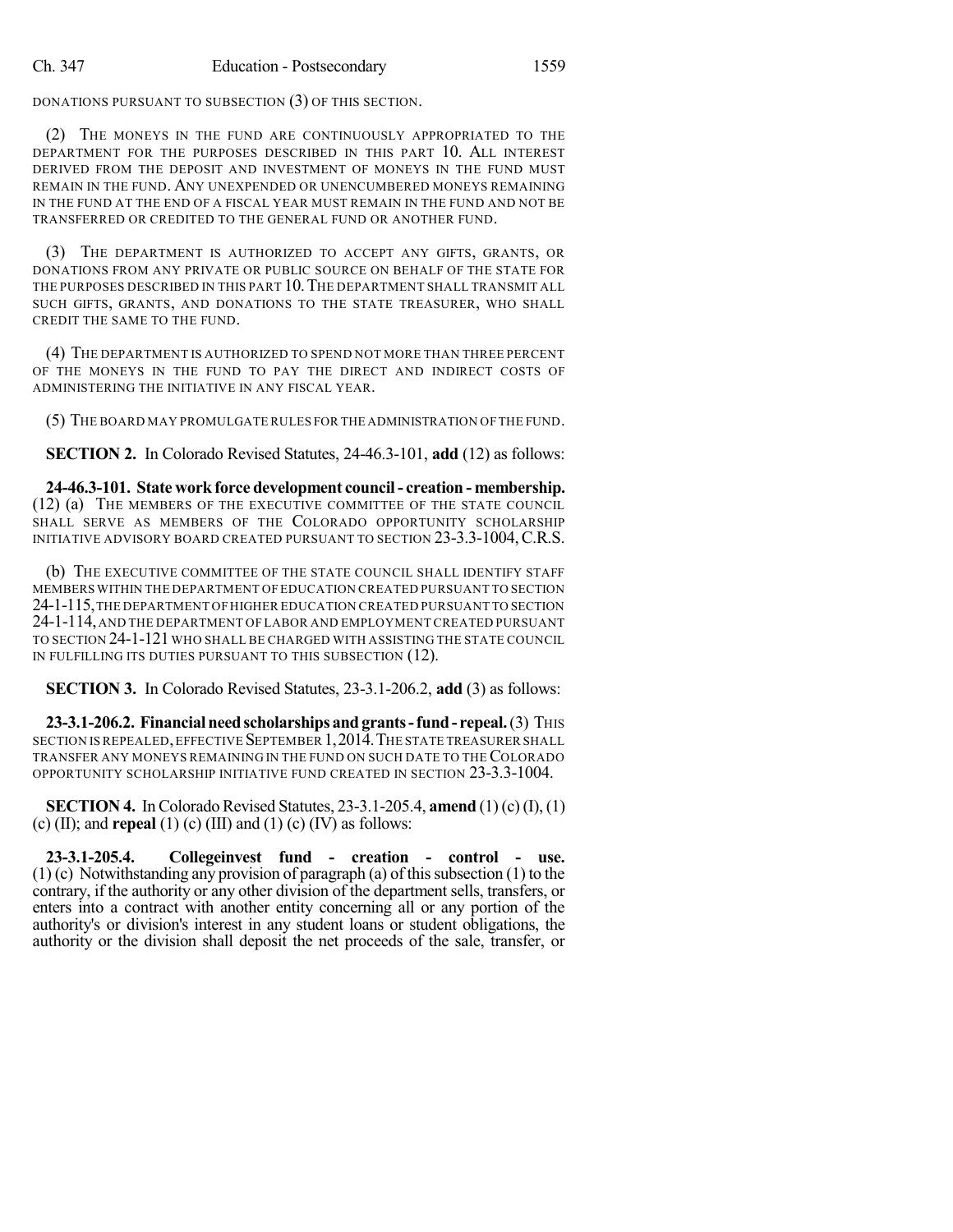contract as follows:

(I) Up to five million dollars shall remain in the reserve account in the collegeinvest fund, which account is hereby created, and may be used: To fund the repurchase of student loans sold by the authority if a guarantee agency refuses to honor a claim filed with respect to any such loans on account of an event that occurred prior to the sale; and to pay all liabilities, costs, and expenses with respect to the authority's programs to undertake forgiveness of indebtedness under such student loans sold by the authority. Any moneys remaining in the reserve account as of January 1, 2011, shall be transferred to the financial need scholarship fund created in section 23-3.1-206.2.

(II) After the retention of the amount required in subparagraph (I) of this paragraph (c), up to five million dollars of the remaining proceeds shall remain in the transition account in the collegeinvest fund, which account is hereby created to pay costs and expenses associated with the transition and wind-down of the authority's student loan program. Any expenditure from the transition account in excess of one hundred thousand dollars shall require the approval of the executive director. Any moneys remaining in the transition account as of January 1, 2011, shall be transferred to the financial need scholarship fund created in section  $23 - 3.1 - 206.2$ 

(III) After the retention of the amounts required in subparagraphs  $(I)$  and  $(II)$  of this paragraph (c), up to fifteen million dollars of the remaining proceeds shall be transferred to the financial need scholarship fund created in section 23-3.1-206.2 to increase the availability of financial need scholarships.

(IV) After the retention of the amounts required by subparagraphs (I) and (II) of this paragraph  $(e)$  and the transfers required by subparagraphs (III) and (III.5) of this paragraph (c), any remaining amount of the proceeds shall be transferred to the financial need scholarship fund created in section 23-3.1-206.2 and may reduce the need for general fund appropriations in the same amount to the department for need-based grants.

**SECTION 5. Appropriation.** In addition to any other appropriation, there is hereby appropriated, out of any moneys in the general fund not otherwise appropriated, to the department of higher education, for the fiscal year beginning July 1, 2014, the sum of \$1,000,000 for allocation to the Colorado opportunity scholarship initiative fund created in section 23-3.3-1005, Colorado Revised Statutes, related to the implementation of this act.

**SECTION 6. Act subject to petition - effective date.** This act takes effect at 12:01 a.m. on the day following the expiration of the ninety-day period after final adjournment ofthe general assembly (August 6, 2014, if adjournmentsine die is on May 7, 2014); except that, if a referendum petition is filed pursuant to section  $1(3)$ of article V of the state constitution against this act or an item, section, or part of this act within such period, then the act, item, section, or part will not take effect unless approved by the people at the general election to be held in November 2014